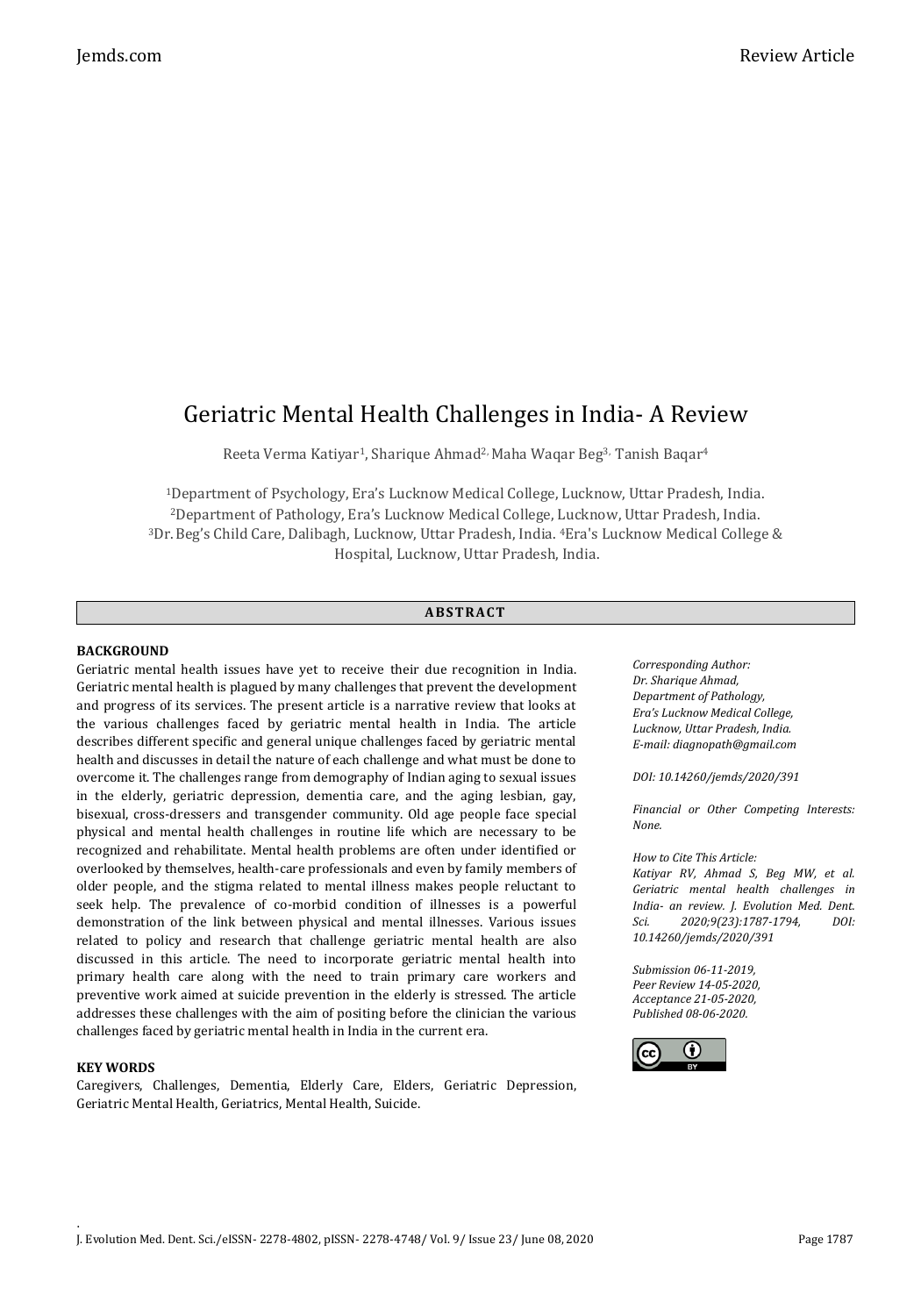## **BACK GR O U ND**

India's demography consists of a geriatric population which will increase in the years ahead.<sup>[1]</sup> The scope of geriatric mental health differs from other areas of mental health as geriatric populations have unique needs, thereby fostering many challenges.[2] These challenges are seen at every level of care and treatment, from acceptance of a mental health problem to seeking help and remaining compliant in treatment.[3] Lack of trained professionals, scarce geriatric mental health infrastructure, and dearth of financial resources for geriatric mental health are some of the challenges that our nation faces.[4] Geriatric mental health problems can be accurately diagnosed and effectively treated if help is sought early, but it is erroneously assumed that they are part of "normal aging."[5] The unprecedented pace of demographic aging makes geriatric mental health a huge public health challenge for India.<sup>[6]</sup> The current review discusses the general and specific challenges for geriatric mental health in India from a clinical perspective while proposing some solutions to help encounter these challenges.

## **GENERAL CHALLENGES FOR GERIATRIC MENTAL HEALTH IN INDIA**

## **Challenge 1- Demography of Aging in India**

India has the second largest population of 1.31 billion people.[7] Rapid advances in medicine, public health, nutrition, and sanitation have led to large advances to old age.<sup>[8,9]</sup> The aging population is  $>100$  million, and projections predict a figure of 324 million, i.e., 20% of the total population, by 2050.[10] Since women in old age are more prone to social insecurity, health problems, and greater emotional/financial insecurities they have shown a preponderance to mental health issues as compared to men.[11,12,13,14] Most of the elderly live in rural areas and may be poorly educated thus showing higher association rates of dementia and consequently seem more amongst females.[15,16]

## **Challenge 2- Heterogeneity of Clinical Presentations in Geriatric Mental Health**

A key clinical issue in geriatric mental health is the heterogeneity in clinical presentations that confounds diagnosis and treatment of these problems. In most cases, a clear textbook like clinical picture is absent; patients usually deny the presence of mental health problems and are reluctant to seek help.[17,18] Physical symptoms may be the chief complaint in many cases and the underlying psychological problems are obscured under a garb of physical complaints.[19] Patients differ in the degree of mobility they possess so clinician must understand the same.[20,21] The patient being on multiple medications and multiple doctors treating the patient need to work in synergy for best results.[22]

## **Challenge 3- Challenge for Dementia Care in India**

Dementia is the most common neuropsychiatric illness besides depression in people above 60 years of age<sup>[23]</sup> Eight large-scale epidemiological studies have indicated that prevalence for dementia for those aged >85 years in India ranges from 18% to 38% and, in those >90 years, it ranges from 28% to 44%.[24] While the numbers are expected to be double by 2030[25] Research suggests that up to 90% of the time, challenging/psychiatric behaviours that occur in persons who lack the ability to describe and understand their own symptoms with dementia might be caused by either environmental factors or by a caregiver approach.[26,27]

## **Challenge 4- Social Factors that Play a Role in Geriatric Mental Health Problems**

Many factors like social, psychological, and biological factors determine and affect person's level of mental health at any point of time.[28] Apart from all common and typical life stressors, aged people lose their independently living ability, they are more vulnerable to the experience a drop in socioeconomic status with retirement.<sup>[29,30]</sup> The special social challenges of the elderly population in India are as follows:

- 1. A majority (80%) of elderly population are living in the rural areas, thus delivering service is a challenge.[31]
- 2. The government pension scheme benefits currently only 2.76 million out of 28 million elderly people, especially in urban areas.[32]
- 3. A large percentage (30%) of below the poverty line of elderly.[33]

There are several social factors that subliminally or sometimes, directly, affect the mental health of the geriatric age groups as follows

- Retirement.
- Housing issues.
- Financial issues.
- Lack of transport.
- Parents in India and children abroad.

## **Challenge 5- Rehabilitation Facilities for Elderly and Interventions in Old Age Homes**

Old age Homes are ideal for elderly people who are alone and face health problems, depression, and loneliness. [34] There are four types of resources available to address geriatric mental health issues in India has, namely

- Psychiatric hospitals and nursing homes funded by state government;
- Private psychiatric clinics or hospitals and nursing homes;
- Nongovernmental organizations (NGOs)
- Informal sources family as caregivers.[35]

However, various types of early intervention for health and social services are in practice today (and can be accommodated in our country), as follows:

- Community based interventions.
- Outpatient clinics.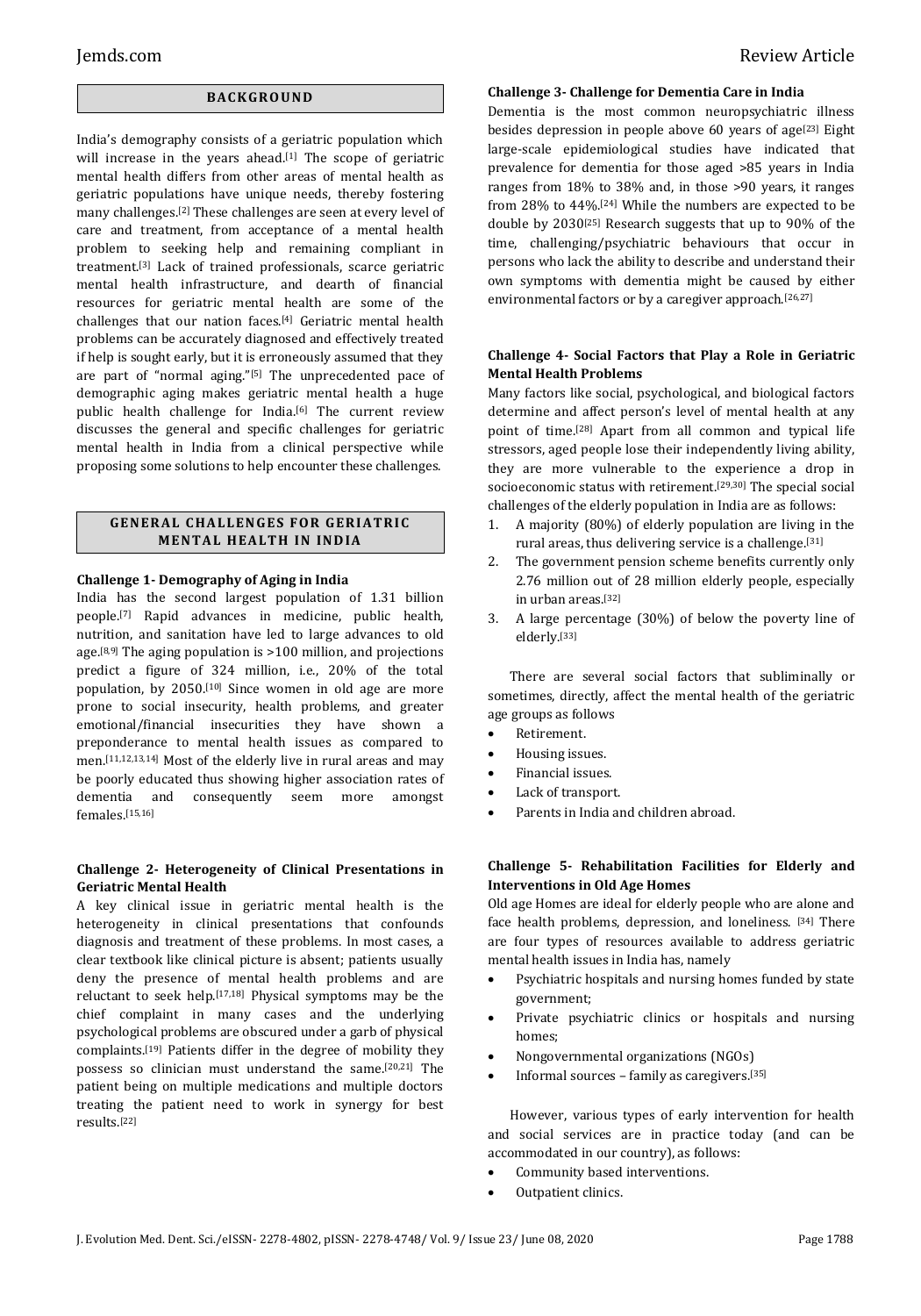- Domiciliary visits.
- Geriatric day care.

## **Other Forms of Rehabilitation**

- Residential care and nursing care.
- Hospital care.
- Respite care.
- Home based setups.

These services have been shown to be extremely necessary in India due to following reasons-

- 1. With the given decrease in family sizes, and the patriarchal society of India, the woman of the family, is forced to take up the sole responsibility to take care of the elderly.[36] Not surprisingly, but larger households have remained associated with lower caregiver strain.<sup>[37]</sup> Studies show that, even when the responsibility of caring for the elders is taken up willingly, such prolonged care giving frequently leads to a negative impact on the caregivers' emotional and physical health.[38]
- 2. Due to this increased responsibility of patients suffering from prolonged mental disorders, a greater caregiver strain has been reported with greater patients with greater psychotic symptoms.[39]
- 3. The caregivers are blamed for their behaviour and are often accused with providing inadequate care, adding to the jeopardy of the caregiver. $[40]$  There are minimal community based mental health services that provide aid for the elderly suffering from chronic disorders and almost none that provide support to caregivers.[41] The lack of community based mental health-care services is a challenge for geriatric as mental health hinders adequate care for the elderly and also increases their chance of developing mental disorders.[42]

## **Challenge 6- Lack of Awareness Regarding Geriatric Mental Health Care at a Primary Care Level**

The visiting primary health-care physicians are not trained to identify and treat psychiatric issues such as dementia or depression in elderly, seen in more than 40%–50% of the population.[43] Despite an increase rate in subspecialty geriatric training in various fields the recognition and treatment of geriatric mental illnesses remains uncommon in training.[44] Thus, peripheral health workers and community health volunteers should also be trained to identify and refer elderly patients for timely and proper rehabilitation in order to reach the needy.[45]

## **Challenge 7- Incorporating Religion and Spirituality into Geriatric Mental Healthcare**

Religion and spirituality is an important social and psychological factors in the lives of older adults and there is continued interest in examining the effects of religion and spirituality on health status.<sup>[46]</sup> Elders with greater religiosity were more likely to report good health status in various studies, and a positive association between organized religiosity and health status has been found.[47] There is a need for psychiatrists being open to discuss the same as well as to respect the religious beliefs of clients that they treat.[48]

## **Challenge 8- Setting Up Geriatric Mental Health Clinics in India**

In India there are limited number of mental health professionals of around 5000 psychiatrists catering to the 21 million geriatric populations in need of mental health services which exactly not a good ratio.<sup>[49]</sup> Often, such clinics for geriatric patients are run in hospitals by departments such as neurology, psychiatry, and geriatrics.<sup>[50]</sup>

In the Indian context, there is a dire need for the following-

- 1. Free or subsidized memory clinics (equipped to diagnose elders with dementia and also educate and provide families with the supportive guidance) for the underprivileged
- 2. Naming, positioning, and publicity of the clinic should be taken into account
- 3. People may assume that a memory clinic is only for memory problems
- 4. The clinic may prepare or procure material required for its functioning, keeping in mind the societal environment and the target audience
- 5. Modified instruments and procedures for checking cognitive status (such as tests in local languages and tests for illiterate persons)

## **Challenge 9- Research in Geriatric Psychiatry**

Before delivering any form of relief mechanism to the general elderly population, it needs to be tested.[51,52] There are many barriers for research to be conducted in India, which range from monetary to ethical and permission delivery dilemmas. Primarily, the lack of research can be attributed to the lack of funding from the government to support ongoing research. The Government of India is currently spending

## **Challenge 10- Lack of Indian Diagnostic Tools**

The pre-existing diagnostic criteria are not designed specifically to assess the mental health status of older people and thus leads to either a misdiagnosis of one's condition or leads to no diagnosis at all, leaving the disorder untreated. Indian criteria keeping in mind the cultural aspects of psychiatric diagnosis are a must.[53,54] findings indicate that dementia in the oldest adults is a result of a DLB phenotype, which is different from that in the younger adults.<sup>[55]</sup> In sum, the lack of diagnosing criteria and clinical interventions adds to the adversity of geriatric mental health in India.

## **Challenge 11- Revision of Geriatric Mental Health Policies**

The Indian government launched the National Program for the Health Care of the Elderly (NPHCE) in 2011, as an implementation of India's international commitments to the UN Conventions on the Rights of Persons with Disabilities and the National Policy on Older Person as well as its national commitments to the Maintenance and Welfare of Parents And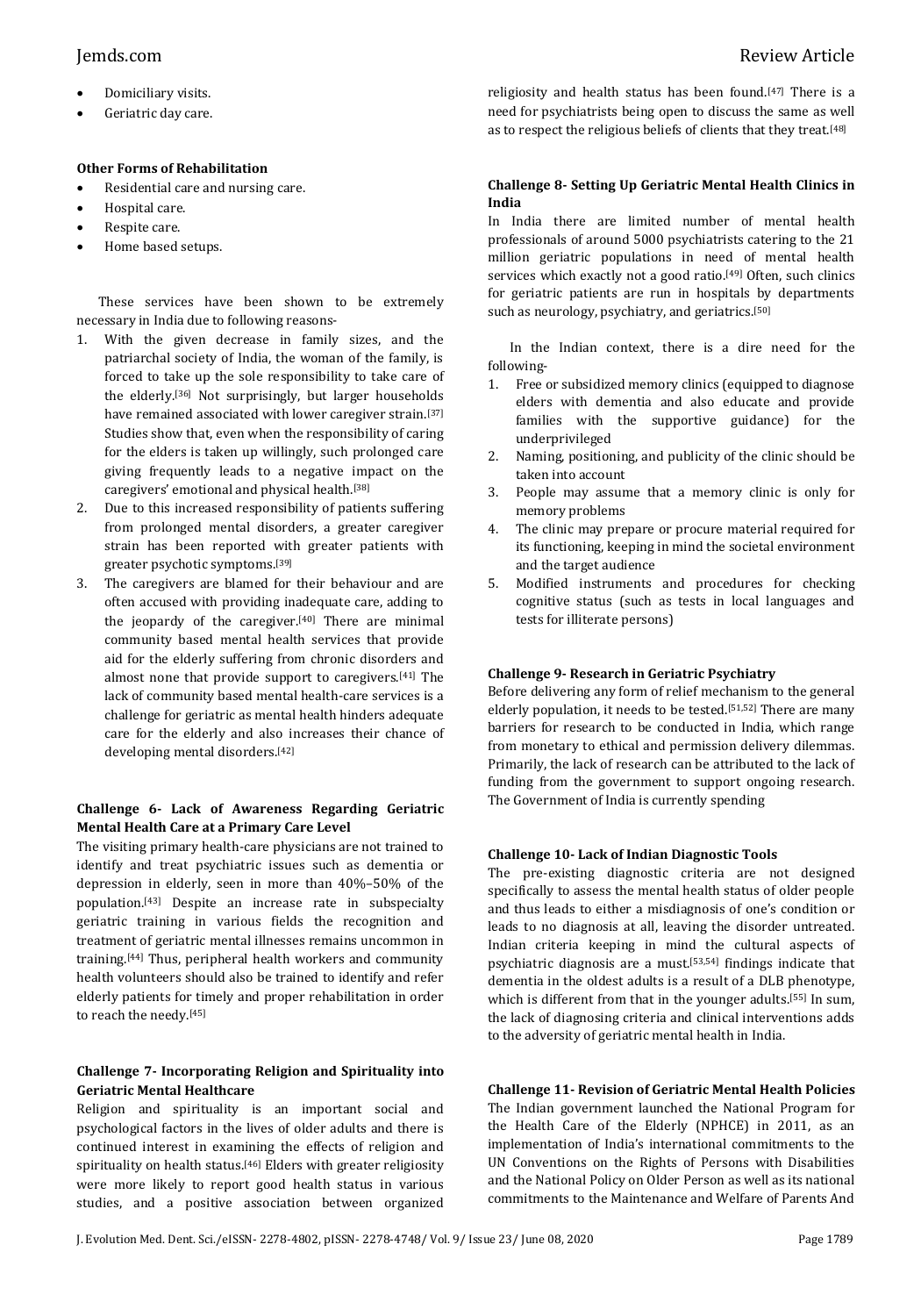Senior Citizens Act, 2007.[56, 57] The main aim of NPHCE is "to provide an easy access to promotional, preventive, curative and rehabilitative services through community based primary health-care approach."<sup>[58]</sup> It is considered extremely important as it recognizes the different, specialized needs of the geriatrics.[59]

## **Challenge 12- Myths Related to Aging in India**

There are a number of myths about aging. Of note, they are shared by practitioners, patients, and policymakers alike. These are as follows:[60,61]

- 1. Age is an illness.
- 2. Disability is inevitable and increasing among seniors.
- 3. Loss of social ties leaves the older adult alone and isolated.
- 4. Most elderly are depressed, demented, or dependent.
- 5. Old age leads to physiologic and social homogeneity.
- 6. Aging and mortality are synonymous.

## **Challenge 13- Clinical Challenges Posed by Geriatric Depression**

Depression is undertreated in Geriatric patients as they often have multiple co-existing medical and other psychological problems.[62,63] Older adults are likely to suffer from subsyndromal depression, i.e., depression that does not (always) meet the full criteria for major depression diagnosis but can lead to major depression if left undiagnosed or untreated.[64] According to a WHO report, patients over the age of 55 who suffer from depression have a four times higher death rate than those without depression indicates comparatively higher prevalence of geriatric depression in India, with a median prevalence rate of 21.9%.[65,66] Studies have identified demographic factors associated with symptoms of geriatric depression which are often ignored by many elderly as a stereotype myth prevails that geriatric depression is normal in old age.<sup>[67]</sup> Geriatric depression can either be recurrence of a previous depressive episode experienced earlier at younger ages or it be a first episode depression in late life.[68] Depression in older adults is most frequently associated with physiological changes or abnormalities of the brain[69] These changes may also be the result of early changes caused by Alzheimer's disease or vascular dementia in its initial stages.[70]

## **Challenge 14- Medical Illnesses in the Elderly Affected by Psychological Problems**

It is commonly known that geriatric patients have multiple illnesses, which include both non-cognitive physical and psychiatric illnesses with psychological symptoms.[71] The prevalence of co-morbid condition of illnesses is a powerful demonstration of the link between physical and mental illnesses and the interplay of multiple factors between them.[72] A missed organic cause of psychopathology can lead to significant morbidity and mortality for individuals inappropriately admitted to a psychiatric unit.[73] Nevertheless, it is crucial for medical professionals to have fundamental understanding of psychiatric conditions which will help them in diagnosis as well as in intervention.<sup>[74]</sup>

## **Challenge 15- Geriatric Substance Abuse and Its Management**

The prevalence of alcohol consumption among the elderly between the ages of 60 and 64 years was found to be 25.4%. [75,76] Late onset abusers are those who start consumption of alcohol after the age of 65 years in response to negative life events such as retirement and the death of a loved one.<sup>[77]</sup> These events are extremely common in old age and are further linked to psychological and psychopathological co morbidities, particularly mood and anxiety disorders.[78] Similar to alcohol abuse, it was found that the number of heavy smokers decreased with age, the proportion declined from 22.7% between the ages of 60 and 64 years to 8.2% of heavy smokers between the ages of 65 and 75 years.<sup>[79]</sup> These patients cannot be admitted and treated with adult substance abuse patients as their needs and causative factors differ markedly from that of adult patients with substance abuse.[80]

## **Challenge 16- Management of Delirium in the Elderly**

Delirium is a common medical and psychiatric complication seen in geriatric patients. Most of these patients need Intensive Care Unit admissions[81] Delirium may complicate the clinical picture of dementia and make it difficult to assess clinically due to fluctuating orientation and attention of the patient, might be fatal if ignored<sup>[82]</sup> Delirium also puts an immense pressure and challenge to the caregivers dealing with the patient on a regular basis.[83]

## **Challenge 17- Sexual Issues in the Elderly**

Sexuality is considered taboo in India with myths like older people are asexual and do not practice or desire sex.[84] On the contrary, the majority of people aged 60 and above continues to engage in and, most importantly, enjoy it. Older adults are often the subjects of humour directed at physical, cognitive, and sexual impotence.[85,86] Some common medical issues encountered in old age such as dementia, visual or hearing impairment erectile dysfunction and medical devices such as catheters affect self-image of the person and impede sexual expression.[87,88,89] Other compounding issues that discourage the older sex by power wielding entities such as residential homes or caregivers, stereotyped media portrayals, lack of acknowledgment of LGBT and queer adults as sexual beings.[90,91]

## **Challenge 18- End-of-Life Care and Cancer in the Elderly**

There is a lack of awareness of End Of Life Care (EOLC) for people with chronic, serious, progressive, or advanced life limiting illnesses, including dementia.[92] EOLC involves good communication, clinical decision-making, with medical teams and families, comprehensive assessment, and specialized interventions to meet for physical, psychological, spiritual, and social needs of patients and their caregivers.[93] Relatives, therefore, are often forced to take the patients home on leave against medical advice.[94,95] as per today Cancer and its related problems like depression, anxiety, fatigue is a major public health problem worldwide. Geriatric psycho oncology is still in a nascent state and needs to be enhance and improvise in India.[96,97]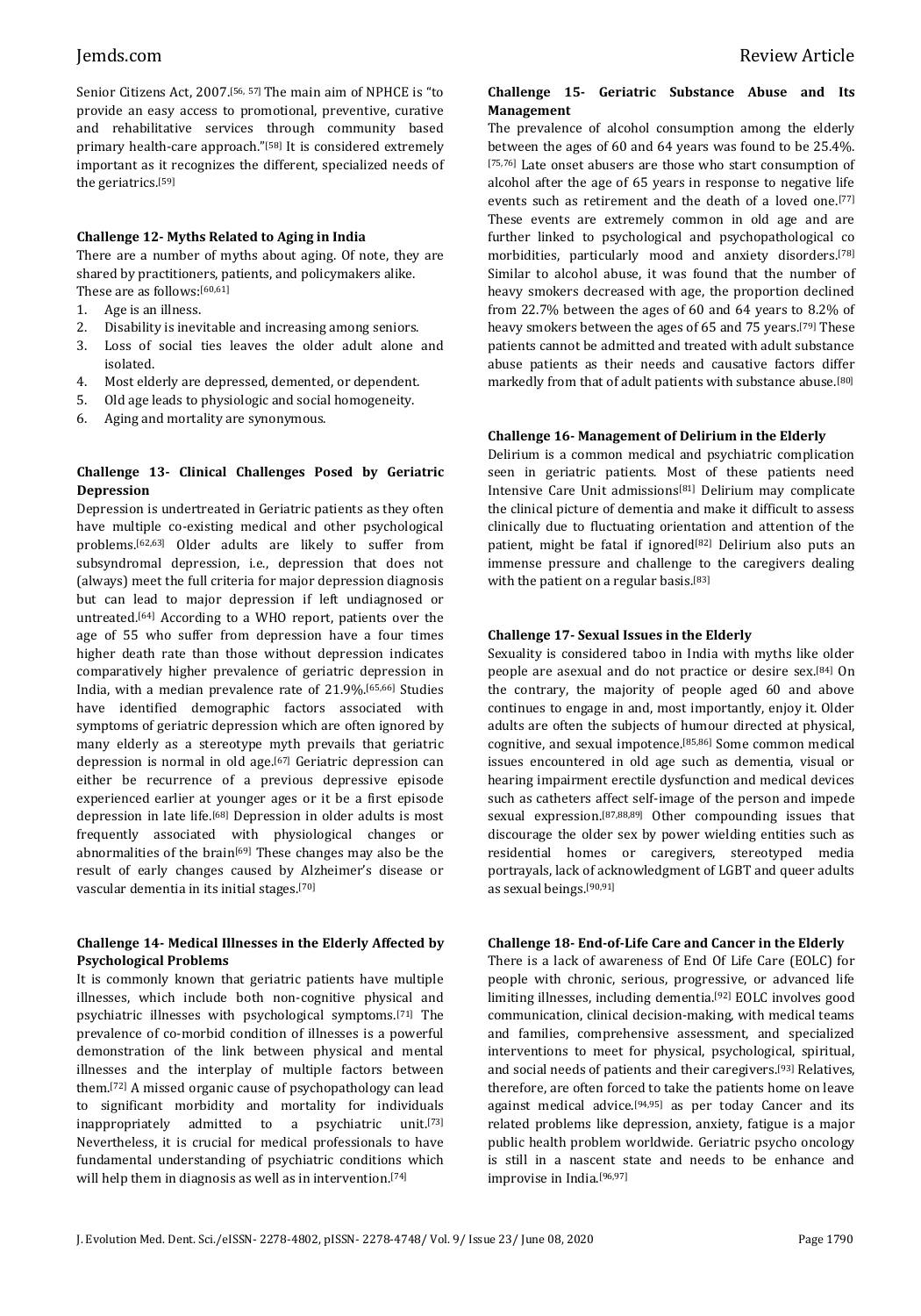## **Challenge 19- Elder Abuse**

Current research evidence suggests that 1 in 10 older people experience elder abuse.[98] The intersection of elder abuse and mental health is important and complex as well and this need to be observed carefully.[99] evidence shows that victims of elder abuse has high prevalence rate of depression, anxiety which paves path to social isolation, increasing the risk of suicide and the emotional devastation.<sup>[100]</sup> Abuse victims may suffer no of complaints, including, chronic pain, arthritis, neurological complaints, and gynaecological problems.[101] Early deaths are common where elders abuse victims who have other debilitating mental health problems and cannot protect themselves readily.[102] Some of them may manifest multiple physical/somatic complaints without a plausible diagnosis.[103]

## **Challenge 20- Meeting the Needs of Lesbian, Gay, Bisexual, Transgender, and Queer Elderly**

Prior research has indicated that the LGBT populations have a higher incidence of mental health distress, subjected to discrimination, stigmatization, and harassment than the general heterosexual population due to the brutal discriminatory treatment leaves them vulnerable to psychiatric illnesses and psychological distress.[104] A study reported that 9.1% of elderly lesbian couples and 4.9% of elderly gay couples were poor, as compared to 4.6% of their heterosexual couples counterparts.[105] Further, LGBT elderly are twice as more likely to live alone and almost four times less likely to have children than their heterosexual counterparts, poorer physical health of the LGBT elderly also leaves them more vulnerable to mental illnesses.[106,107] Extensive research data does suggest that psychological and psychosocial factors have also an effect on behavior<sup>[108]</sup> Using mixed methods is a good way of employing triangulation, particularly "methodological triangulation." It will be up to you, the researcher, and your advisor to decide as to which methods will work best for your research questions and goals to decode geriatric psychological issues.[109]

## **CONC LU S ION S**

The world's population is rapidly aging. Approximately between 2015 and 2050, the proportion of the world's older adults is estimated to double almost from about 12% to 22%. In absolute terms, this is an expected increase from 900 million to 2 billion people of over 60 of the age. Older people face special physical and mental health challenges which are necessary to be recognized and rehabilitated. Mental health problems are often under-identified or overlooked by health-care professionals and older people themselves, and the stigma related to mental illness makes people reluctant to seek help. Inadequate training opportunities, lack of awareness, virtual absence of chronic care disease models and inequitable distribution of health resources are the common challenges that confound the future of geriatric psychiatry in India. Government policies providing social benefits to the elderly population are in place, but coverage is inadequate and need to be reformed and reframed. For addressing geriatric mental health issues, the need of the hour is strengthening training and research activities,

increase awareness, developing community based rehabilitation programs, capacity building, and developing a holistic primary health-care system. There is a need to raise awareness among the public and also professionals about the unmet needs of geriatric mental health, strengthen intersectorial collaboration and develop adequate human resources. There is an urgent need to implement national policies, programs, and legislation targeting geriatric mental health and promoting advocacy and empowerment. Small steps in all directions will go a long way in improving geriatric mental health in India.

## **R EF ER ENC E S**

- [1] Magnus G. The age of aging: how demographics are changing the global economy and our world. New York: John Wiley & Sons 2012.
- [2] Patel V, Prince M. Ageing and mental health in a developing country: Who cares? Qualitative studies from Goa, India. Psychol Med 2001;31(1):29-38.
- [3] Rait G, Burns A. Appreciating background and culture: The South Asian elderly and mental health. Int J Geriatr Psychiatry 1997;12(10):973-7.
- [4] Prince M, Livingston G, Katona C. Mental health care for the elderly in low-income countries: a health systems approach. World Psychiatry 2007;6(1):5-13.
- [5] Grover S. Future of psychiatry in India: Geriatric psychiatry, a specialty to watch out for. J Geriatr Ment Health 2014;1(1):1-5.
- [6] Bartels SJ, Dums AR, Oxman TE, et al. Evidence-based practices in geriatric mental health care. Psychiatr Serv 2002;53(11):1419-31.
- [7] Rao TSS, Shaji KS. Demographic aging: Implications for mental health. Indian J Psychiatry 2007;49(2):78-80.
- [8] Prince M, Patel V, Saxena S, et al. No health without mental health. Lancet 2007;370(9590):859-77.
- [9] Leveille SG, Guralnik JM, Ferrucci L, et al. Aging successfully until death in old age: opportunities for increasing active life expectancy. Am J Epidemiol 1999;149(7):654-64.
- [10] Liebig PS, Rajan SI. An aging India: perspectives, prospects and policies. J Aging Soc Policy 2003;15(2- 3):1-9.
- [11] Rajan SI, Sarma PS, Mishra US. Demography of Indian aging, 2001-2051. J Aging Soc Policy 2003;15(2- 3):11-30.
- [12] Nygren B, Aléx L, Jonsén E, et al. Resilience, sense of coherence, purpose in life and self-transcendence in relation to perceived physical and mental health among the oldest old. Aging Ment Health 2005;9(4):354-62.
- [13] Patel V, Kirkwood BR, Pednekar S, et al. Gender disadvantage and reproductive health risk factors for common mental disorders in women: a community survey in India. Arch Gen Psychiatry 2006;63(4):404-13.
- [14] Singh A, Pradhan SK. Menopausal symptoms of postmenopausal women in a rural community of Delhi, India: a cross-sectional study. J Midlife Health 2014;5(2):62-7.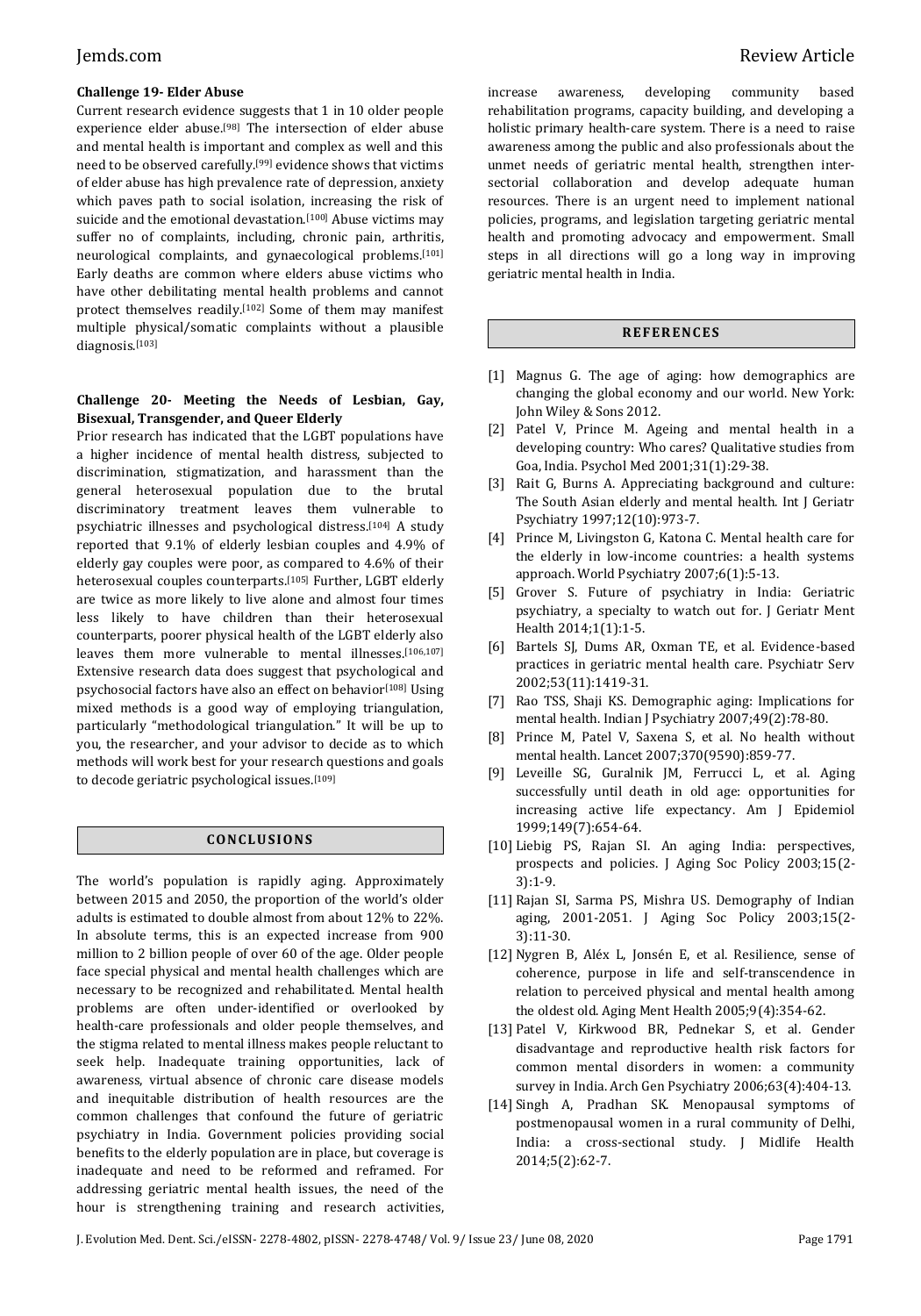- [15] Chandra V, Ganguli M, Pandav R, et al. Prevalence of Alzheimer's disease and other dementias in rural India: The Indo-US Study. Neurology 1998;51(4):1000-8.
- [16] Vedantam A, Subramanian V, Rao NV, et al. Malnutrition in free-living elderly in rural South India: prevalence and risk factors. Public Health Nutr 2010;13(9):1328-32.
- [17] O'Sullivan P, Chao S, Russell M, et al. Development and implementation of an objective structured clinical examination to provide formative feedback on communication and interpersonal skills in geriatric training. J Am Geriatr Soc 2008;56(9):1730-5.
- [18] Liberman RP, Hilty DM, Drake RE, et al. Requirements for multidisciplinary teamwork in psychiatric rehabilitation. Psychiatr Serv 2001;52(10):1331-42.
- [19] Mann RS, Foster JR, Ford CV, et al. A curriculum for education in geriatric psychiatry. Am J Psychiatry 1988;145(7):836-43.
- [20] Cohen CI, Vahia I, Reyes P, et al. Focus on geriatric psychiatry: Schizophrenia in later life: clinical symptoms and social well-being. Psychiatr Serv 2008;59(3):232-4.
- [21] Pomeroy VM, Warren CM, Honeycombe C, et al. Mobility and dementia: Is physiotherapy treatment during respite care effective? Int J Geriatr Psychiatry 1999;14(5):389-97.
- [22] Katon WJ. Clinical and health services relationships between major depression, depressive symptoms and general medical illness. Biol Psychiatry 2003;54(3):216-26.
- [23] Das SK, Pal S, Ghosal MK. Dementia: Indian scenario. Neurol India 2012;60(6):618-24.
- [24] Kalaria RN, Maestre GE, Arizaga R, et al. Alzheimer's disease and vascular dementia in developing countries: Prevalence, management, and risk factors. Lancet Neurol 2008;7(9):812-26.
- [25] Shaji KS, Jotheeswaran AT, Girish N, et al. The Dementia India Report: prevalence, impact, costs and services for dementia. Alzheimer's and Related Disorders Society of India, 2010.
- [26] Shaji KS, George RK, Prince MJ, et al. Behavioral symptoms and caregiver burden in dementia. Indian J Psychiatry 2009;51(1):45-9.
- [27] Shaji S, Bose S, Kuriakose S. Behavioral and psychological symptoms of dementia: a study of symptomatology. Indian J Psychiatry 2009;51(1):38-41.
- [28] Sudha S, Suchindran C, Mutran EJ, et al. Marital status, family ties and self-rated health among elders in South India. J Cross Cult Gerontol 2006;21(3-4):103-20.
- [29] Mudey A, Ambekar S, Goyal RC, et al. Assessment of quality of life among rural and urban elderly population of Wardha District, Maharashtra, India. Ethno Med 2011;5(2):89-93.
- [30] Kaushal N. How public pension affects elderly labor supply and well-being: evidence from India. World Development 2014;56:214-25.
- [31] Chakrabarti S, Sarkar A. Pattern and trend of population ageing in India. Indian J Spat Sci 2011;2:1-5.
- [32] Pal S, Palacios R. Understanding poverty among the elderly in India: implications for social pension policy. J Dev Stud 2011;47(7):1017-37.
- [33] Reddy NB, Pallavi M, Reddy NN, et al. Psychological morbidity status among the rural geriatric population of

Tamil Nadu, India: a cross-sectional study. Indian J Psychol Med 2012;34(3):227-31.

- [34] Kumar SG, Roy G, Kar SS. Disability and rehabilitation services in India: Issues and challenges. J Family Med Prim Care 2012;1(1):69-73.
- [35] Murali T, Tibrewala PK. Psychiatric rehabilitation in India. In: Nagaraja D, Murthy, eds. Mental Health Care and Human Rights. New Delhi: National Human Rights Commission 2008: p. 197-204.
- [36] Dwyer JW, Coward RT. Gender & family care of the elderly: Research gaps and opportunities. In: Dwyer JW, Coward RT, eds. Gender, families and elder care. Newbury Park, CA: Sage Publications 1992: p. 3-17.
- [37] Bhat AK, Dhruvarajan R. Ageing in India: drifting intergenerational relations, challenges and options. Ageing Society 2001;21(5):621-40.
- [38] Shaji KS, Smitha K, Lal KP, et al. Caregivers of people with Alzheimer's disease: a qualitative study from the Indian 10/66 Dementia Research Network. Int J Geriatr Psychiatry 2003;18(1):1-6.
- [39] Shankar R, Rao K. From burden to empowerment: The journey of family caregivers in India. Families and Mental Disorders. Chichester, England: John Wiley and Sons Ltd., 2005.
- [40] Emmatty LM, Bhatti RS, Mukalel MT. The experience of burden in India: a study of dementia caregivers. Dementia 2006;5:223-32.
- [41] Shaji KS, Kishore NRA, Lal KP, et al. Revealing a hidden problem. An evaluation of a community dementia case-finding program from the Indian 10/66 Dementia Research Network. Int J Geriatr Psychiatry 2002;17(3):222-5.
- [42] Patel V, Thara R. Meeting the Mental Health Needs of Developing Countries: NGO Innovations in India. New Delhi: Sage Publications India 2003.
- [43] Brijnath B, Manderson L. Appropriation and dementia in India. Cult Med Psychiatry 2011;35(4):501-18.
- [44] Mccabe LF. The cultural and political context of the lives of people with dementia in Kerala, India. Dementia 2006;5(1):117-36.
- [45] Shaji KS, Kishore NRA, Lal KP, et al. Better mental health care for older people in India. Indian J Psychiatry 2004;46(4):367-72.
- [46] Thompson S. Reciprocity and dependency in old age: Indian and UK perspectives. New York: Springer Verlag 2013.
- [47] Agrawal J, Murthy P, Philip M, et al. Socio-demographic correlates of subjective well-being in urban India. Soc Indicators Res 2011;101(3):419-34.
- [48] Tharayil HM, Thomas A, Balan BV, et al. Mental health care of older people: Can the district mental health program of India make a difference? Indian J Psychol Med 2013;35(4):332-4.
- [49] Shaji KS, Iype T, Praveenlal K. Dementia clinic in general hospital settings. Indian J Psychiatry 2009;51(1):42-4.
- [50] Scholzel-Dorenbos CJM, Meeuwsen EJ, Rikkert MGMO. Integrating unmet needs into dementia health-related quality of life research and care: introduction of the hierarchy model of needs in dementia. Aging Ment Health 2010;14(1):113-9.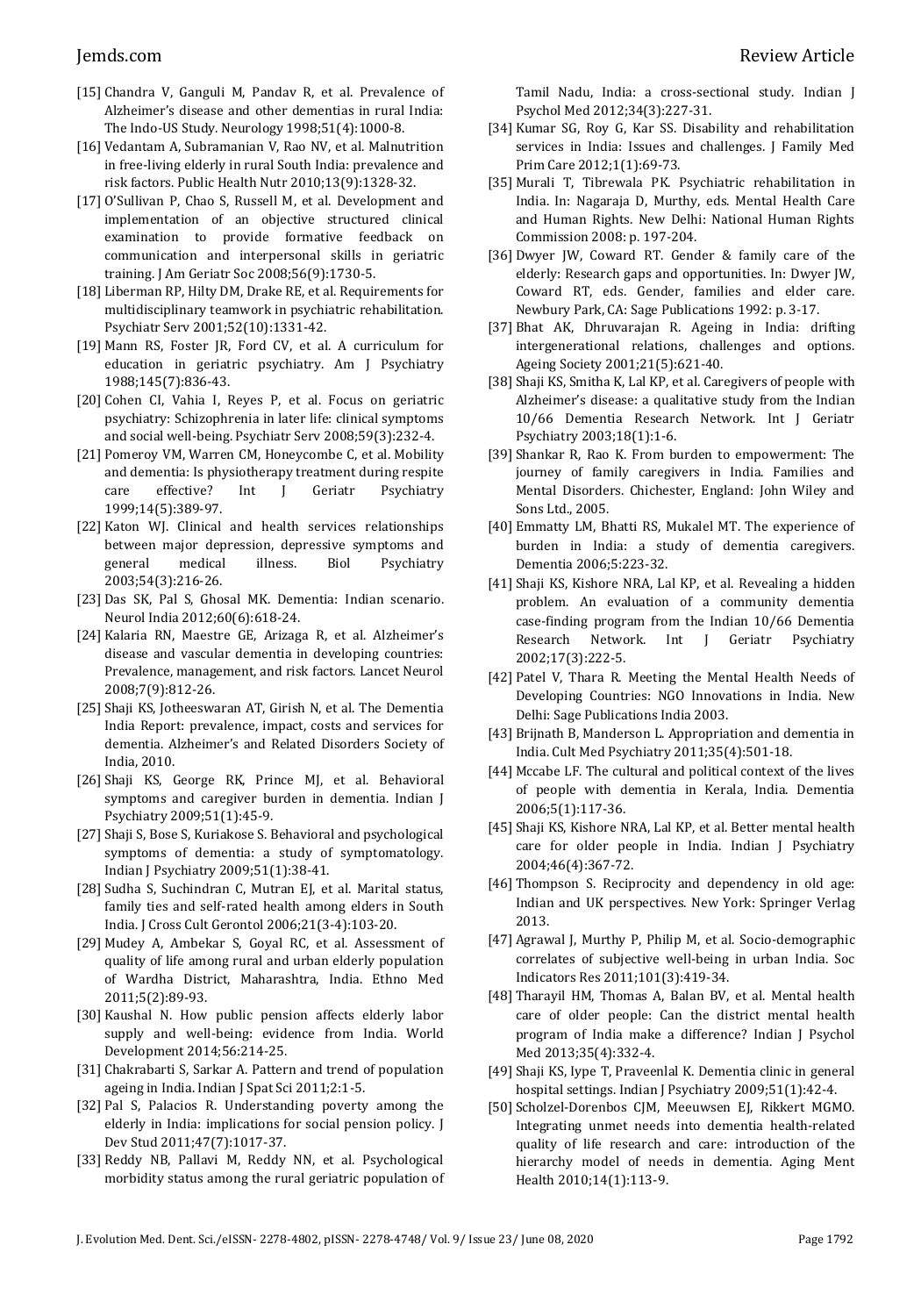- [51] Collins PY, Patel V, Joestl SS, et al. Grand challenges in global mental health. Nature 2011;475(7354):27-30.
- [52] Math SB, Srinivasaraju R. Indian psychiatric epidemiological studies: learning from the past. Indian J Psychiatry 2010;52(Suppl 1):S95-S103.
- [53] Azermai M, Petrovic M, Elseviers MM, et al. Systematic appraisal of dementia guidelines for the management of behavioural and psychological symptoms. Ageing Res Rev 2012;11(1):78-86.
- [54] Taylor D, Paton C, Kapur S. The Maudsley prescribing guidelines in psychiatry. New York: John Wiley and Sons Ltd., 2015.
- [55] Vann Jones SA, O'Brien JT. The prevalence and incidence of dementia with Lewy bodies: a systematic review of population and clinical studies. Psychol Med 2014;44(4):673-83.
- [56] World Health Organization, World Organization of National Colleges, Academies, Academic Associations of General Practitioners/Family Physicians. Integrating Mental Health into Primary Care: A Global Perspective. Geneva: World Health Organization, 2008.
- [57] Murthy RS. Mental health initiatives in India (1947– 2010). The National Medical J of India 2011;24(2):98- 107.
- [58] Singh AP, Shukla A, Singh PA. Perceived self-efficacy and mental health among elderly: a study from India. J Indian Acad Geriatr 2009;5:171-6.
- [59] Jeste DV, Alexopoulos GS, Bartels SJ, et al. Consensus statement on the upcoming crisis in geriatric mental health: research agenda for the next 2 decades. Arch Gen Psychiatry 1999;56(9):848-53.
- [60] Dykstra PA. Older adult loneliness: myths and realities. Eur J Ageing 2009;6(2):91-100.
- [61] Bludau J. Aging, but never old: the realities, myths and misrepresentations of the anti-aging movement. New York: ABC-CLIO 2010.
- [62] Jain RK, Aras RY. Depression in geriatric population in urban slums of Mumbai. Indian J Public Health 2007;51(2):112-3.
- [63] Grover S, Malhotra N. Geriatric depression: a review of Indian research. J Geriatr Ment Health 2015;2(1):4-15.
- [64] Sengupta P, Benjamin AI. Prevalence of depression and associated risk factors among the elderly in urban and rural field practice areas of a tertiary care institution in Ludhiana. Indian J Public Health 2015;59(1):3-8.
- [65] Barua A, Ghosh MK, Kar N, et al. Socio-demographic factors of geriatric depression. Indian J Psychol Med 2010;32(2):87-92.
- [66] Sharma K, Gupta A, Sharma RC, et al. Prevalence and risk factors for depression in elderly North Indians. J Geriatr Ment Health 2016;3(2):158-63.
- [67] Fountoulakis KN, O'Hara R, Iacovides A, et al. Unipolar late-onset depression: a comprehensive review. Ann Gen Hosp Psychiatry 2003;2(1):11.
- [68] Fiske A, Wetherell JL, Gatz M. Depression in older adults. Annu Rev Clin Psychol 2009;5:363-89.
- [69] Taylor WD, Aizenstein HJ, Alexopoulos GS. The vascular depression hypothesis: Mechanisms linking vascular disease with depression. Mol Psychiatry 2013;18(9):963-74.
- [70] Korczyn AD, Halperin I. Depression and dementia. J Neurol Sci 2009;283(1-2):139-42.
- [71] Prakash O, Gupta LN, Singh VB, et al. Profile of psychiatric disorders and life events in medically ill elderly: experiences from geriatric clinic in Northern India. Int J Geriatr Psychiatry 2007;22(11):1101-5.
- [72] Lena A, Ashok K, Padma M, et al. Health and social problems of the elderly: a cross-sectional study in Udupi Taluk, Karnataka. Indian J Community Med 2009;34(2):131-4.
- [73] Seby K, Chaudhury S, Chakraborty R. Prevalence of psychiatric and physical morbidity in an urban geriatric population. Indian J Psychiatry 2011;53(2):121-7.
- [74] Sharma MK, Swami HM, Bhatia V, et al. An epidemiological study of correlates of osteo-arthritis in geriatric population of UT Chandigarh. Indian J Community Med 2007;32(1):77-83.
- [75] Murthy P, Manjunatha N, Subodh BN, et al. Substance use and addiction research in India. Indian J Psychiatry 2010;52(Suppl 1):S189-S99.
- [76] Benegal V. India: Alcohol and public health. Addiction 2005;100(8):1051-6.
- [77] Das SK, Balakrishnan V, Vasudevan DM. Alcohol: its health and social impact in India. Natl Med J India 2006;19(2):94-9.
- [78] Blazer DG, Wu LT. The epidemiology of substance use and disorders among middle aged and elderly community adults: National survey on drug use and health. Am J Geriatr Psychiatry 2009;17(3):237-45.
- [79] Goswami A, Reddaiah VP, Kapoor SK, et al. Tobacco and alcohol use in rural elderly Indian population. Indian J Psychiatry 2005;47(4):192-7.
- [80] Simoni-Wastila L, Yang HK. Psychoactive drug abuse in older adults. Am J Geriatr Pharmacother 2006;4(4):380-94.
- [81] Grover S. Delirium most prevalent disorder: still a clinical orphan. J Geriatr Ment Health 2014;1(2):57-9.
- [82] Grover S, Lahariya S, Bagga S, et al. Incidence, prevalence and risk factors for delirium in the elderly admitted to a coronary care unit. J Geriatr Ment Health 2014;1(1):45-53.
- [83] Sharma A, Malhotra S, Grover S, et al. Incidence, prevalence, risk factor and outcome of delirium in Intensive Care Unit: a study from India. Gen Hosp Psychiatry 2012;34(6):639-46.
- [84] Rao TSS, Ismail S, Darshan MS, et al. Sexual disorders among elderly: an epidemiological study in South Indian rural population. Indian J Psychiatry 2015;57(3):236-41.
- [85] Merghati-Khoei E, Pirak A, Yazdkhasti M, et al. Sexuality and elderly with chronic diseases: a review of the existing literature. J Res Med Sci 2016;21:136.
- [86] Rao TS. Psychobiology of love and sexual relationships in the elderly: issues in management. J Geriatr Ment Health 2016;3(2):91-9.
- [87] Lalitha K. Health aspects of elderly: a global issue. J Krishna Inst Med Sci Univ 2012;1(2):1-3.
- [88] De Sousa A. Do Indian social norms curb freedom of our elderly in an old age home? J Geriatr Ment Health 2015;2(2):118-9.
- [89] Bhatt AN, Joseph MR, Xavier IA, et al. Health problems and healthcare needs of elderly-community perspective from a rural setting in India. Int J Community Med Public Health 2017;4(4):1213-8.